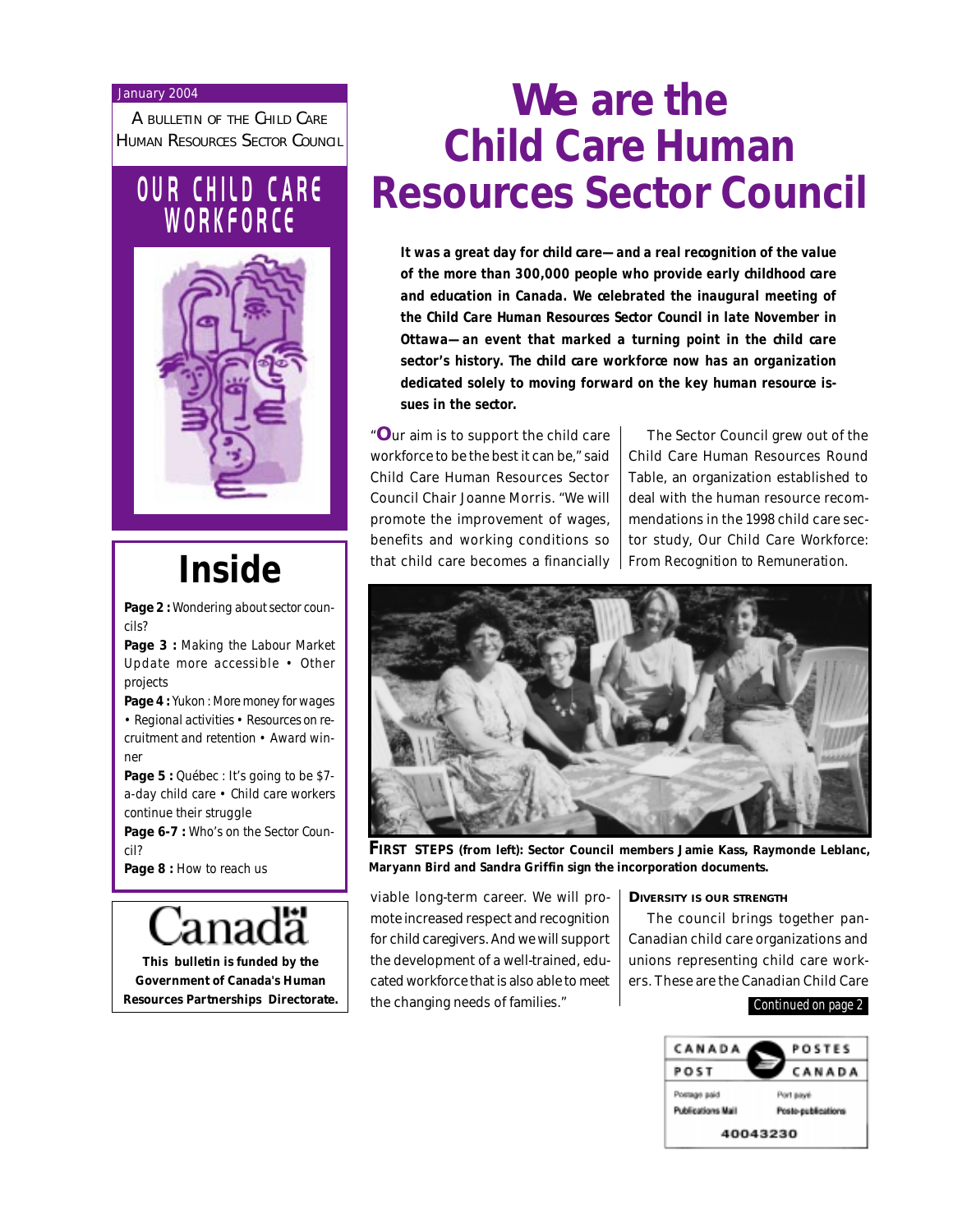### **We are the Child Care Human Resources Sector Council Wondering about**

#### From page 1

Federation, the Child Care Advocacy Association of Canada, the Canadian Union of Public Employees, the Confédération des syndicats nationaux and the National Union of Public and General Employees. The council also includes representatives from other parts of the sector, including child care constituencies such as centre-based care, school age care, and regulated and unregulated family child care; and workers, employers, educational institutions and government. The members of the council reflect Canada's diverse regional voices. Some come from different ethnic, cultural and racial backgrounds. Many also have experience working with children in multicultural programs, or with children with disabilities or other specific needs.

"Our diversity has been one of our greatest assets," said Morris. "It began during the sector study process and continued building with the organizations and constituent voices that were on the Child Care Human Resources Round Table. As we go forward as a

#### **Publisher:**

Child Care Human Resources Sector Council 3rd Floor, 323 Chapel Street, Ottawa, ON, K1N 7Z2

**Editor:** Bozica Costigliola

**Design:** JPP Communications

**Translation:** Jocelyne Tougas

**Printed** by union labour at Impart Litho

Legal Deposit NLC—BNQ 2004

The opinions and interpretations in this publication are those of the Child Care Human Resources Sector Council and do not necessarily reflect those of the Government of Canada.

sector council, our representative structure will ensure that our work is grounded and relevant, and that we are accountable to the child care workforce."

The Sector Council's work will include conducting research on human resource issues in child care, developing a pan-Canadian labour market strategy for the sector, contributing to skills development, coordinating partnerships and engaging in joint human resource advocacy initiatives with national partners.

"We want to become the first stop for anyone who is looking for information or resources, or working on an issue related to the child care workforce," said Morris.

"We have a big job ahead of us, but our council members bring to the organization a wealth of experience and expertise, and we are committed to working cooperatively and collaboratively."

#### **OUR MISSION**

*The Child Care Human Resources Sector Council provides a sectoral structure for moving forward on human resource issues, through cooperative and collaborative actions that enhance the efforts of the national partners and the child care workforce.*

#### **OUR VISION**

*We are a united and influential force for developing a confident, skilled child care workforce that enjoys respect and recognition for its contribution to society.*

#### **VISIT OUR WEB SITE**

Stop by and visit us electronically at www.ccsc-cssge.ca. Check out our resources on child care workforce issues.

#### 2 - A bulletin of the Child Care Human Resources Sector Council • January 2004

# **sector councils?**

**As the "new kid" on the sector council block, the CCHRSC has also attained a first. We are the first "social" sector council to join the more than 30 industry- and business-based councils.**

**That's great news. But what exactly, you might ask, is a sector council?**

**Sector councils are organizations led by a partnership of representatives from a specific area of economic activity (a sector). These councils identify and address workforce, skills and learning challenges in various areas of the Canadian labour market.**

**They bring together representatives of workers, employers, educators, governments and other sector stakeholders to put in place longterm planning and development strategies for the workforce in their respective sector. Sector councils focus on what works for their sector there's no expectation that they'll all adopt the same approach.**

**The first sector councils were formed in the 1980s through separate initiatives with Human Resources Development Canada. In 1992, the Sectoral Partnership Initiative was launched. Other sectoral initiatives were introduced throughout the 1990s, and in 2001, the Government of Canada announced additional funding to expand the network of sector councils.**

**Along with other sector councils, the CCHRSC is a member of The Alliance of Sector Councils (TASC), which provides a forum for cooperation and learning, and a link to key government departments.**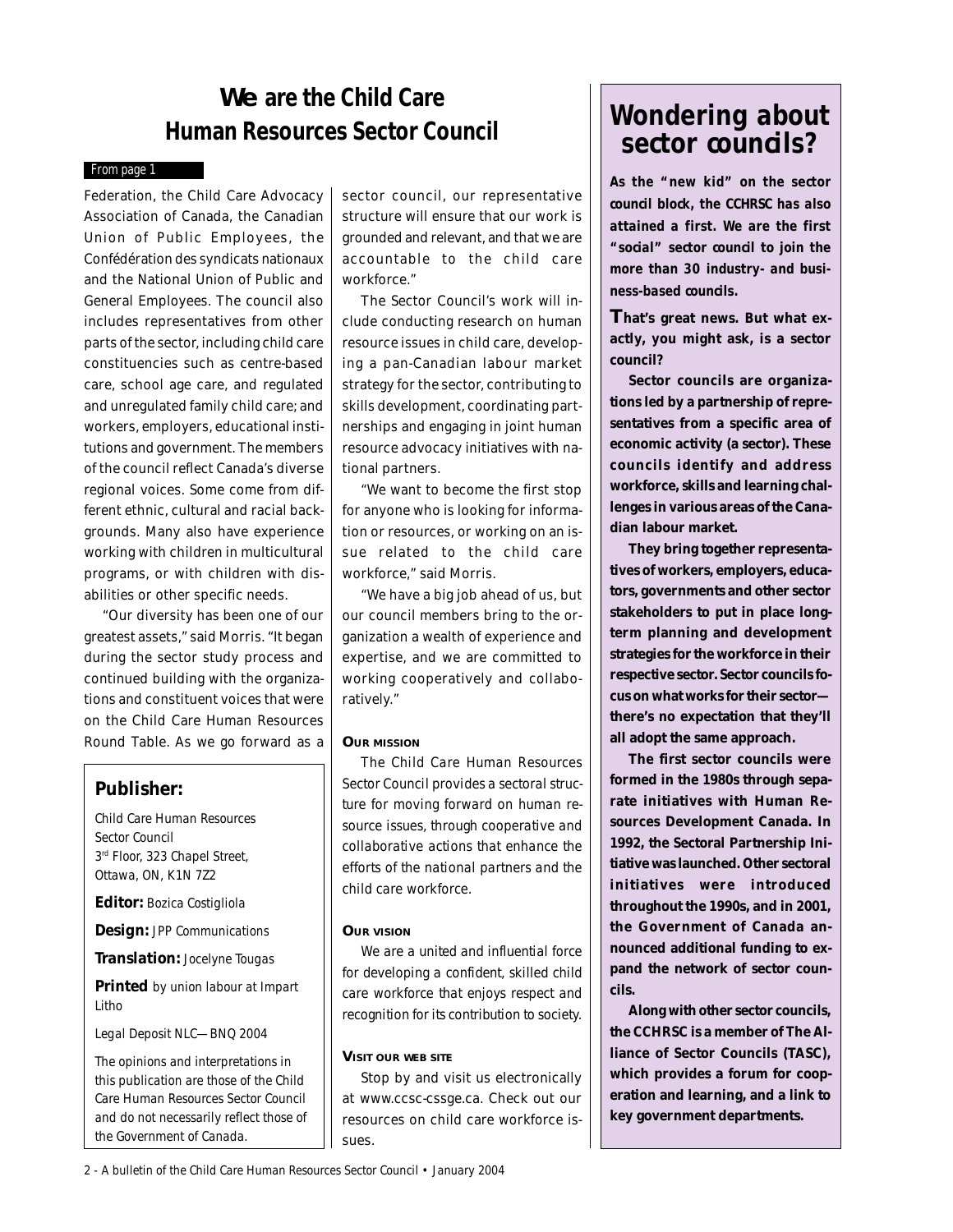# **Making the Labour Market Update more accessible**

**Is it possible to make a study about demographic and child care policy changes relevant to a wider audience? The Sector Council thinks that it's both possible and necessary. That's why the Labour Market Update (LMU) research team is developing a series of case studies and profiles of staff, directors and caregivers as part of this project. The aim is to help members of the child care workforce identify with the issues in a way that strict policy analysis might not afford.**

he researchers will be doing case studies of two municipalities (Vancouver and Toronto) that have developed innovative strategies for child care planning, delivery and support. The case studies will include an analysis of the impact of human resource issues on the workforce. In addition, the team will do two case studies of individual members of the workforce employed in exemplary programs in these municipalities, and 18 profiles of individuals working in a range of child care settings and contexts across Canada.

"We're hoping this approach will help to engage members of the child care workforce with the work of the Sector Council and increase their understanding of the similarities and differences in human resource issues across the country," said LMU principal researcher, Jane Beach. The case studies and profiles are also intended to provide information on career opportunities in the field and successful child care delivery strategies.

The LMU team has also been hard at work in other areas of the project. Data collection is almost complete from the special Statistics Canada runs on Census data, the National Longitudinal Study of Children and Youth and the National Graduate Survey. All focus groups have been completed with frontline staff and caregivers; kindergarten and preschool teachers; unions representing childcare workers; and government officials, trainers, researchers and other experts in the field. Almost all key informant interviews have been finished. And the analysis of all the data from student questionnaires from 10 colleges has been done.

The 18-month LMU project, funded by Human Resources Development Canada, is an update of the data from the 1998 sector study, *Our Child Care Workforce: From Recognition to Remuneration*. The study will analyze the impact of demographic and child care policy initiatives on human resource issues in the regulated part of the sector.

**The Sector Council has received approval for a project that examines data collected (but not analyzed) in the** *You Bet I Care !* **project on wages, working conditions and practices in child care centres. The Sector Council project will use the data to increase the understanding of factors that contribute to retention and recruitment problems. The project will complement the LMU study by providing frontline information about these issues from individual staff and individual centres. This will help to develop Canada-wide strategies to address the issue of attracting and keeping qualified child care staff.**

**The Sector Council has also submit-**

### **Other projects**

**ted a proposal to Human Resources Development Canada for a project on Supporting Administration and Management in Child Care. The project stems from the identified need for improved leadership capacity and human resource management in child care. The project would begin with an occupational analysis of positions requiring management, administrative and supervisory skills. It would also develop a curriculum and a range of training and professional tools to help experienced members of the child care workforce meet their leadership, administrative and management responsibilities. The project aim is to help develop a more consistent, Canada-wide approach**

**to occupational standards and job categories for child care management, administrative and supervisory positions, and provide increased training opportunities and support for experienced workers to meet the standards.**

**Here are some other Sector Council project proposals in the works:**

**• CCHRSC web site development, featuring human resources information.**

**• A data base of colleges, universities and training institutions offering training and education in child care in Canada.**

**• Building connections with the aboriginal child care sector, beginning with gathering information on the sector.**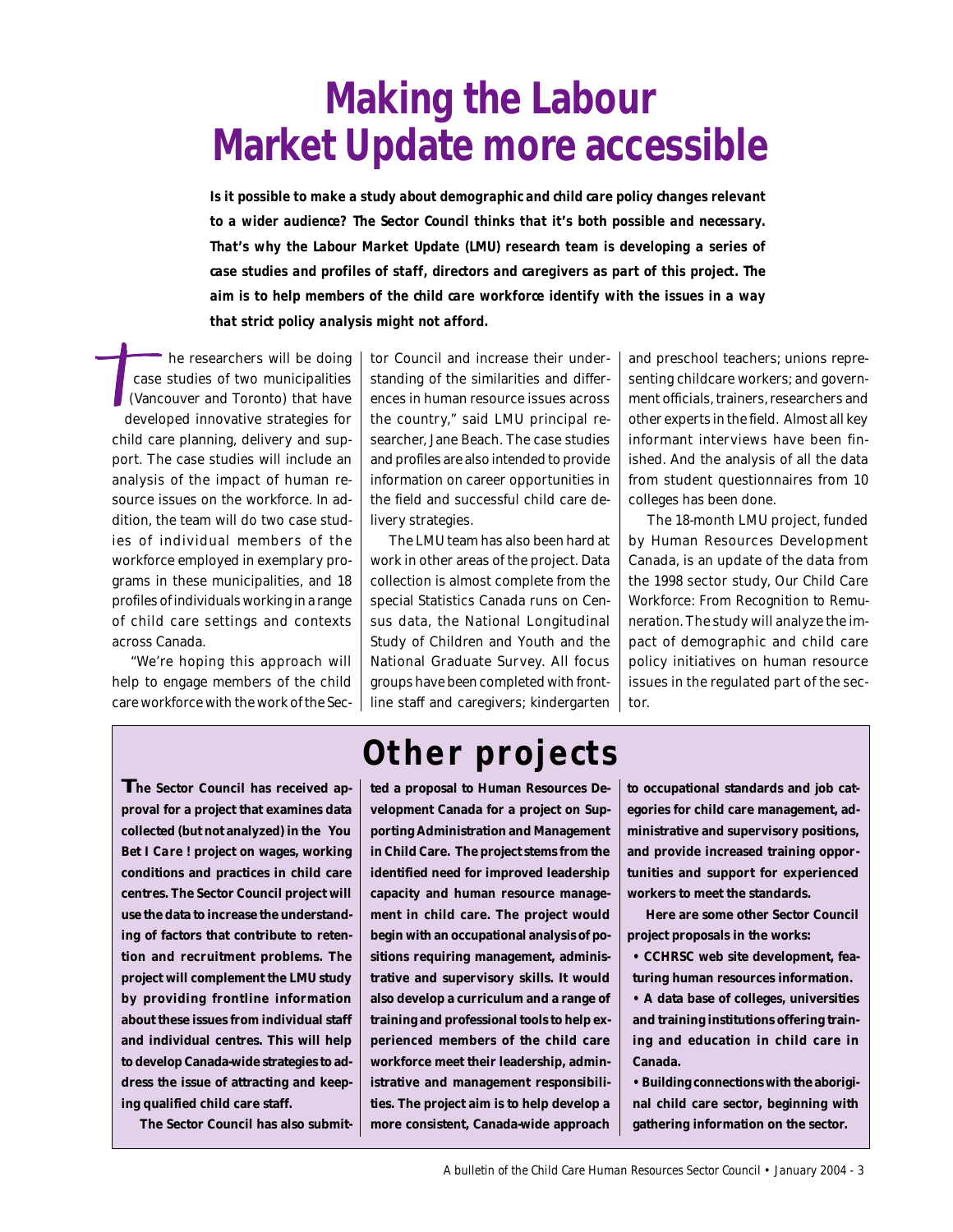### **Regional activities**

**The Sector Council had a strong presence at the Saskatchewan Early Childhood Association's October conference in Saskatoon. The conference theme was "Building the Future Together".**

ouncil member and Child Care Advocacy Association of Canada Executive Director, **Maryann Bird**, was one of the keynote speakers. She later joined **Jamie Kass**, one of the Canadian Union of Public Employee's representatives on the council, and Labour Market Update principal researcher **Jane Beach**, who facilitated a workshop on *Getting Respect*. The workshop looked at who makes up the child care workforce, described the highlights of the Labour Market Update study and talked about the how the Sector Council can advance issues such as respect, recognition, training, wages and working conditions for the child care workforce. Kass also did a workshop on *Debunking the Myths About Unionization*.

 Sector Council Vice-Chair **Gyda Chud** was the keynote speaker at the Ottawa event of Ontario's Child Care Worker and Early Childhood Educator Appreciation Day on November 5. Parents, children and advocates across Ontario joined together to recognize the valuable contribution child care workers make to the lives of children, their families and society. The day was sponsored by the Ontario Coalition for Better Child Care and labour partners who represent child care workers.

### **Yukon More money for wages**

**The Yukon government has announced it will provide an additional \$230,000 in direct operating grant funding to child care centres and family day homes.**

**The money will support wages for workers and set-up spaces until the end of the fiscal year. (Set-up spaces are spaces a program is staffed for, regardless of whether or not the space is occupied.) It is in addition to \$230,000 of funding announced last April.**

**The additional funding is intended to improve wages in the sector and access to quality, affordable child care services, says the government.**

**The Yukon Child Care Association says the money will create short-term stability in the field while a four-year plan is being developed to address the territory's critical child care issues. A government-created working group on child care, representing various stakeholders from the sector, is developing the plan.**

## **Award winner**

**Jamie Kass was this year's recipient of the Canadian Union of Public Employees' Grace Hartman award. Kass won the award for her 25 years of activism and organizing around child care. The award marks the exceptional contribution of women activists in CUPE and pays tribute to the pioneering spirit of CUPE's first woman president, Grace Hartman.**

### **Resources on recruitment and retention**

**What factors contribute to the challenge of attracting and keeping qualified early childhood care and education providers? What can be done to address them? A number of backgrounders and papers dealing with these issues are now available online:**

*• Workplace and Workforce Causes in the Recruitment and Retention of Qualified Child Care Staff*

*• To Be or Not to Be: Professionalism in Early Childhood Care and Education: The Role of Professional Status in Recruitment and Retention*

*• Babysitters or Professionals? The Role of Social Attitudes in the Recruitment and Retention of Child Care Workers*

*• Recruitment and Retention of Early Childhood Educators and Care Givers: The Policy Factor*

*• Education and Training as Factors that Affect Recruitment and Retention of Staff in Early Childhood Care Programs*

*• The Union Advantage in Child Care: How Unionization Can Help Recruitment and Retention*

The papers were originally commissioned by Child Care Connections in Nova Scotia as part of a recruitment and retention project. The Sector Council has summarized the main points of the papers into accessible two-page backgrounders.

To view the backgrounders, visit the Sector Council web site at www.ccsccssge.ca

The full papers can be accessed at http://pages.istar.ca/~cccns/ns.html.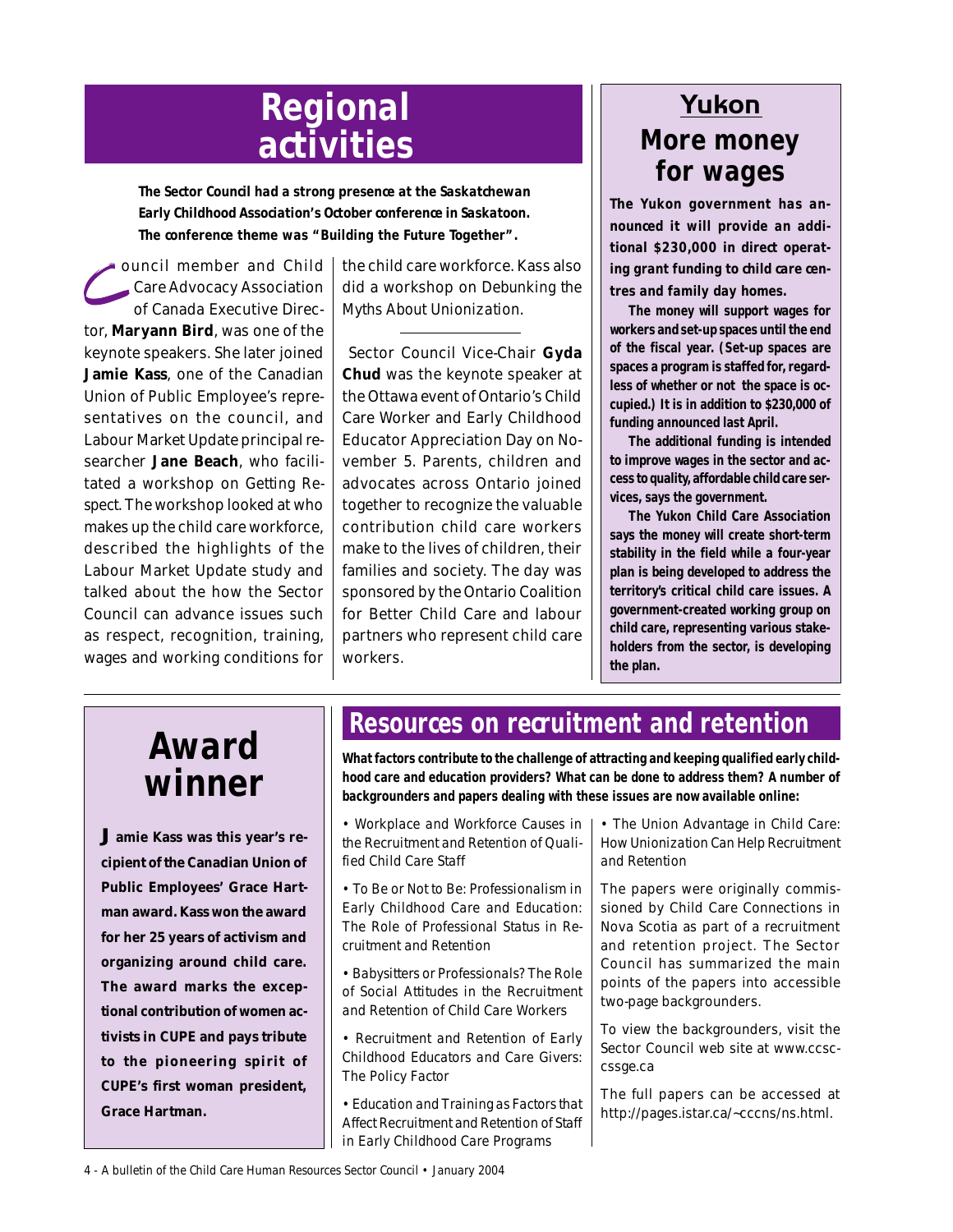# **\$7-a-day It's going to be \$7-a-day child care Québec**

**The Québec government has announced that the current \$5-a-day child care fee will be raised to \$7 per day, beginning January 1, 2004. The new fee represents a 40% increase.**

**"This constitutes a broken electoral promise and could represent a real threat to the continuing universality of the system," said Raymonde Leblanc, a representative of the Confédération des syndicats nationaux (CSN) on the Sector Council. The CSN represents a majority of unionized centre-based child care workers in Québec.**

eblanc's union has called on the government to ensure that any additional child care revenue will be used to maintain the province's child care centres—the Centres de la petite enfance (CPE)—and to develop new spaces and programs for families. "If we are going to have an increase, the money must not be used to cut taxes," she said.

The fee hike means hardship for poorer and middle income families, who will have to pay an additional \$520 a year per child. It also might not be the last fee increase that parents see—the government has also announced it plans to index parental contributions to keep pace with increases in the cost of the child care network.

#### **SHOCK WAVES**

The government's intention to revamp the child care system has been known since the Spring. In late August, hearings were held into the future of the system. At that time, the Round Table issued a news release saying the elimination of \$5-a-day child care would send shock waves across the sector in Canada, and could adversely affect quality of service and working conditions of child care providers in the province.

Over the past five years, increased wages and the introduction of benefits such as a pension plan for child care workers in Québec have made child care a much more attractive career choice, and in turn improved the quality of services.

While the government says the fee change is necessary because child care expenditures are too high, CSN figures show that over the last 10 years government spending on family policy (including child care) has increased by less than 1% per year in constant dollars. The CSN also points out that the Québec government is receiving \$210 million in federal funding for child care over five years, as part of the \$935 million allocation to child care announced in the last federal budget.

"The fee increase is a big step back for children, parents and child care workers," said Leblanc. "Our coalition of unions, parents, women's groups and child care associations has already started mobilizing. [Ed. Note: As the bulletin was going to press, 25,000 people had demonstrated on December 11, 2003 against government policies, and future actions are being planned.] We won't stand by while the government weakens a universal child care system that provides higher quality for children and better conditions for child care providers."

### Child care workers continue their struggle

### …for pay equity

**T**housands of child-care workers walked off the job across Québec in late September to pressure the provincial government to honour the pay equity commitment in their collective agreement. The contract, signed in March, calls for a two per cent pay increase, a provincewide negotiating table for monetary issues, and setting a deadline for the implementation of pay equity. The contract stipulated that the parties should agree to a deadline before June 15, 2003. The government has increased the wages by two per cent but has not followed through on the pay equity clause, says the Confédération des syndicats nationaux, which represents the striking workers. The strike was the first of four day-long strikes being planned to push the government to move ahead on higher wages for child care workers, who are mostly women.

### …for union rights

**I**n the June 2003 issue of this bulletin, we reported that a historic decision by the Québec Labour Tribunal had given family child care providers the right to unionize. Now, the provincial government has passed legislation that sidesteps this decision. The legislation retroactively declares all providers to be self-employed, notwithstanding any provision to the contrary in any other law. The new law also allows the government to reach an agreement with providers' associations on the provision and financing of family child care, as well as setting up and maintaining programs and services for providers. This agreement will bind all Centres de la petite enfance (child care centres) and all providers across Québec. Public consultations on the bill were held in September. The CSN now plans to mount a court challenge to the law and take the case to the International Labour Organization (ILO).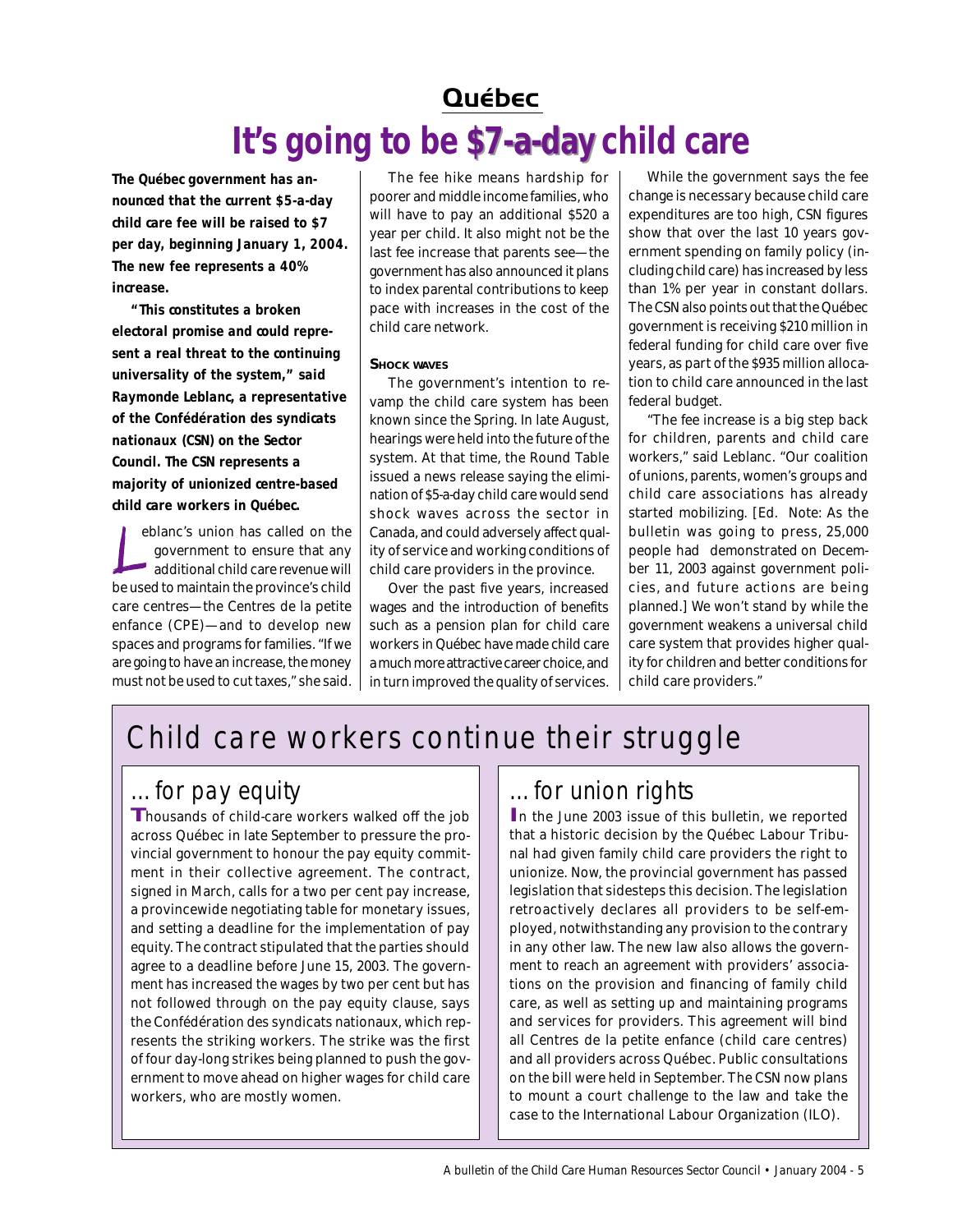### **Who's on the Sector Council? Who's on the Sector Council?**

**We'll be profiling Sector Council members in this and subsequent newsletters. Below you can read about the pan-Canadian child care organizations and unions representing child care workers, and their Sector Council representatives.**

*The Canadian Child Care Federation (CCCF) is a national non-profit organization whose mission is to improve the quality of early learning and child care services for children and families. CCCF includes 19 affiliated provincial/territorial organizations as well as individual members.* www.cccf-fcsge.ca

#### **CCCF SECTOR COUNCIL REPRESENTATIVES**

**Karen Chandler** is a professor at the Centre for Early Childhood Development at George Brown College in Toronto. She is a CCCF national representative and was one of the founding members and past president of the federation. She was also a member of the steering committee for the *Caring for a Living* study (1991), an advisor for preliminary work on the *You Bet I Care!* studies (1998), and has worked on development of provincial standards for early childhood education for the College Standards and Accreditation Council.

**Mary Goss-Prowse** is the registrar of Child Care Services Certification with the Association of Early Childhood Educators Newfoundland & Labrador (AECENL) in St. John's. She is the past chair of the Member Council of the Canadian Child Care Federation, having served on the CCCF in various capacities since 1998. She has been involved in the child care sector for more than 20 years.

**Sandra Griffin** is the executive director of the CCCF. She is founding president of the CCCF and past president of the Early Childhood Educators of British Columbia. She has been a practitioner in family care, preschool/ nursery school and centre-based child care facilities. She has worked in practice, policy and research in her 30 years in the field. She is also active in the field of education on the UN Convention on the Rights of the Child. She was the CCCF representative on the Round Table.



### **Support makes all the difference**

*The Sector Council's work is ably supported by two dedicated and hard-working individuals. Diana Carter (shown in photo) is the Sector Council's executive director. She joined the Round Table as its first executive director in February 2003 and was previously executive director of the Big Sisters of Ottawa-Carleton for 16 years. Judy Woodard is the Sector Council's coordinator. She started working for the Round Table in December 2001.*

*The Child Care Advocacy Association of Canada (CCAAC) promotes publicly funded, universally accessible child care through public education, political action and advocacy projects. CCAAC is a nonprofit, membership-based and regionally representative organization.* www.childcareadvocacy.ca

#### **CCAAC SECTOR COUNCIL REPRESENTATIVES**

**Maryann Bird** is the executive director of the CCAAC. She was executive director of the Westcoast Child Care Resource Centre in Vancouver for almost 10 years, and more recently a consultant in the non-profit community, focusing on child care, community development and cross-cultural projects. She formerly worked with immigrant women in a range of diversity initiatives. She was the CCAAC representative on the Round Table.

**Sheila Davidson** is the executive director of the Simon Fraser University Child Care Society, a non-profit child care agency in Burnaby, B.C. She is a member of the Coalition of Child Care Advocates of B.C. and of the Child Care Advocacy Association of Canada. She has 17 years experience in middle and senior management in child care. She was the employer/parent representative on the Round Table and chairs the Labour Market Update study steering committee.

**Marta Juorio** is the director of the YWCA Child Development Centre in Saskatoon. She is a member of the Advisory Committee for the Early Childhood Education Diploma Course offered by the Saskatchewan Institute of Applied Science and Technology, and of the Saskatchewan Early Childhood Education Board, her professional association. She became involved with the CCAAC in 1992 and has served as the association's Secretary (1994-1998) and Co-Chair (1998-2000).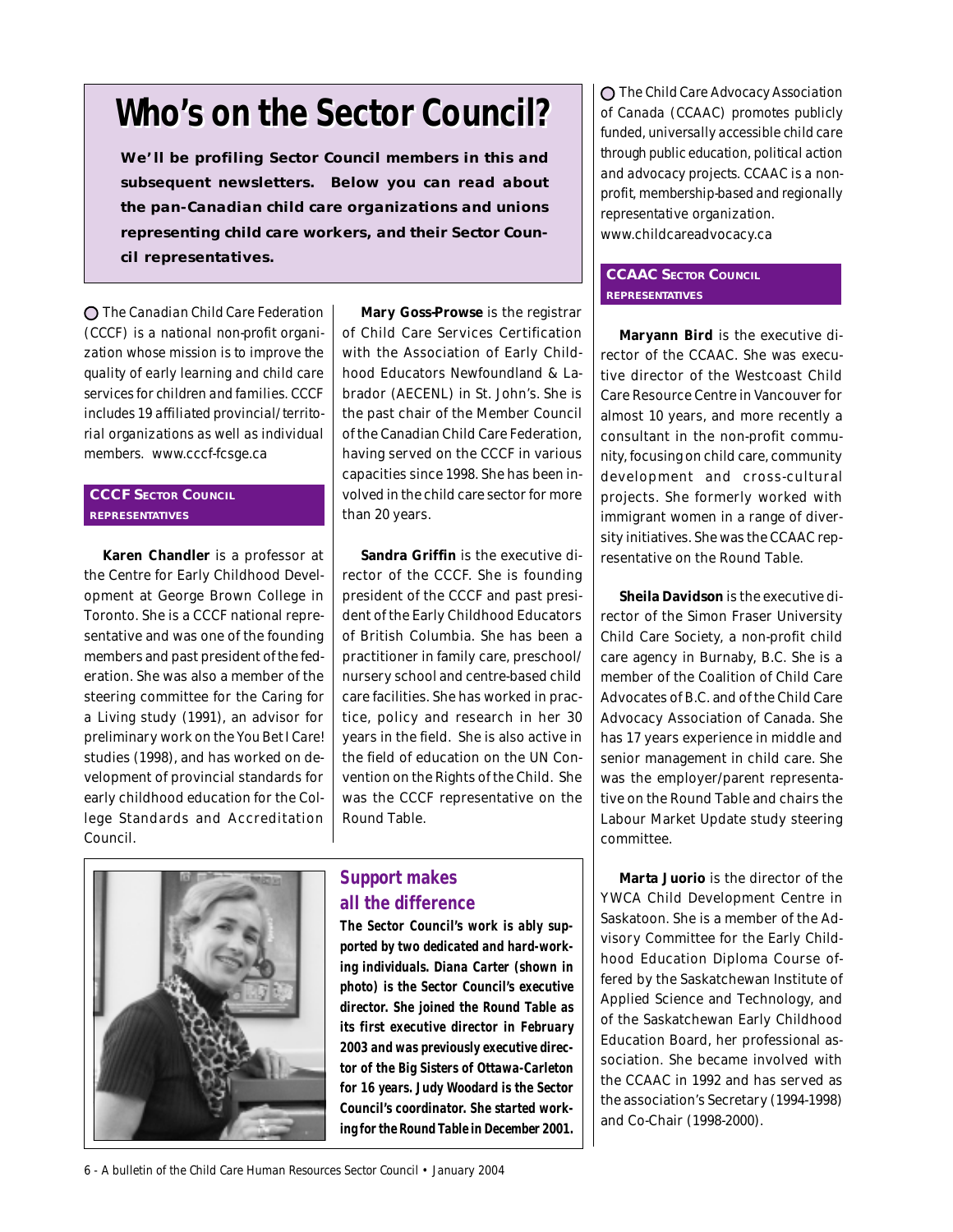*The Canadian Union of Public Employees (CUPE) is Canada's largest union and the union with the largest child care worker membership outside of Québec. With more than half a million members across Canada, CUPE represents workers in child care, health care, education, municipalities, libraries, universities, social services, public utilities, transportation, emergency services and airlines.* www.cupe.ca

#### **CUPE SECTOR COUNCIL REPRESENTATIVES**

**Jamie Kass** is co-president of CUPE Local 1979 and works as national child care coordinator developing child care programs for the Canadian Union of Postal Workers. She has been active in organizing and bargaining for child care workers for 25 years. She is a member of the National Child Care Working Groups of CUPE and of the CLC. She was the Canadian Labour Congress representative on the Sector Study, the transition committee and the Round Table.

**Marcia Lopez** is president of CUPE Local 2563, representing workers at Family Day Care Services in Toronto, Peel and York regions; the Macaulay Child Development Centre; and Faywood Child Care Centre. She works as the day care services' home child care coordinator. Marcia is a member of the CUPE National Child Care Working Group. She also sits on several national and provincial CUPE committees, including the National Rainbow Committee and the Ontario Social Services Workers' Coordinating Committee.

*Confédération des syndicats nationaux (CSN) is comprised of nine federations representing specific sectors of workers, 2,700 local unions and 13 central (regional) councils. Its total membership is 275,000. The CSN represents workers in the public and private sectors. It is the union in Québec with the largest child care worker membership.* www.csn.qc.ca

#### **CSN SECTOR COUNCIL REPRESENTATIVES**

**Raymonde Leblanc** is a research officer with the CSN. She is a member of the confederation's Child Care Working Group and National Women's Committee. She is also responsible for the union's private sector pay equity file. Raymonde was previously the CSN's representative on the Round Table.

**Josée Roy** is executive assistant to the CSN's Executive Committee and is responsible for a number of the confederation's files, including child care, family policy, health, education, women's rights, gay and lesbian rights, and disability rights. She was vice-president of the CSN's Fédération des professionelles, and previously worked with children and adults with disabilities or other specific needs as an ergotherapist.

*The National Union of Public and General Employees (NUPGE) is comprised of 15 component unions and is the second largest union in Canada. Most of its 325,000 members work to deliver public services to the citizens of their home provinces. NUPGE also has a large number of members who work for private businesses.* www.nupge.ca

#### **NUPGE SECTOR COUNCIL REPRESENTATIVES**

**Gay Pagan** works for the Manitoba Government and General Employees' Union organizing child care workers in the province. She was previously the executive director at College Childcare in Winnipeg and has worked in the child care sector since 1979. She was also a board member on the Manitoba Child Care Association (MCCA) and for many years served on its advocacy committee.

**Trista Thompson** works in group child care at Selkirk College in Castlegar, B.C. She holds the local chair position for Community Social Services for the British Columbia Government and Service Employees' Union (BCGEU), covering the West Kootenays. She is also a shop steward and a member of the BCGEU's Provincial Child Care Committee.

**The next issue of the newsletter will profile directors at large.**